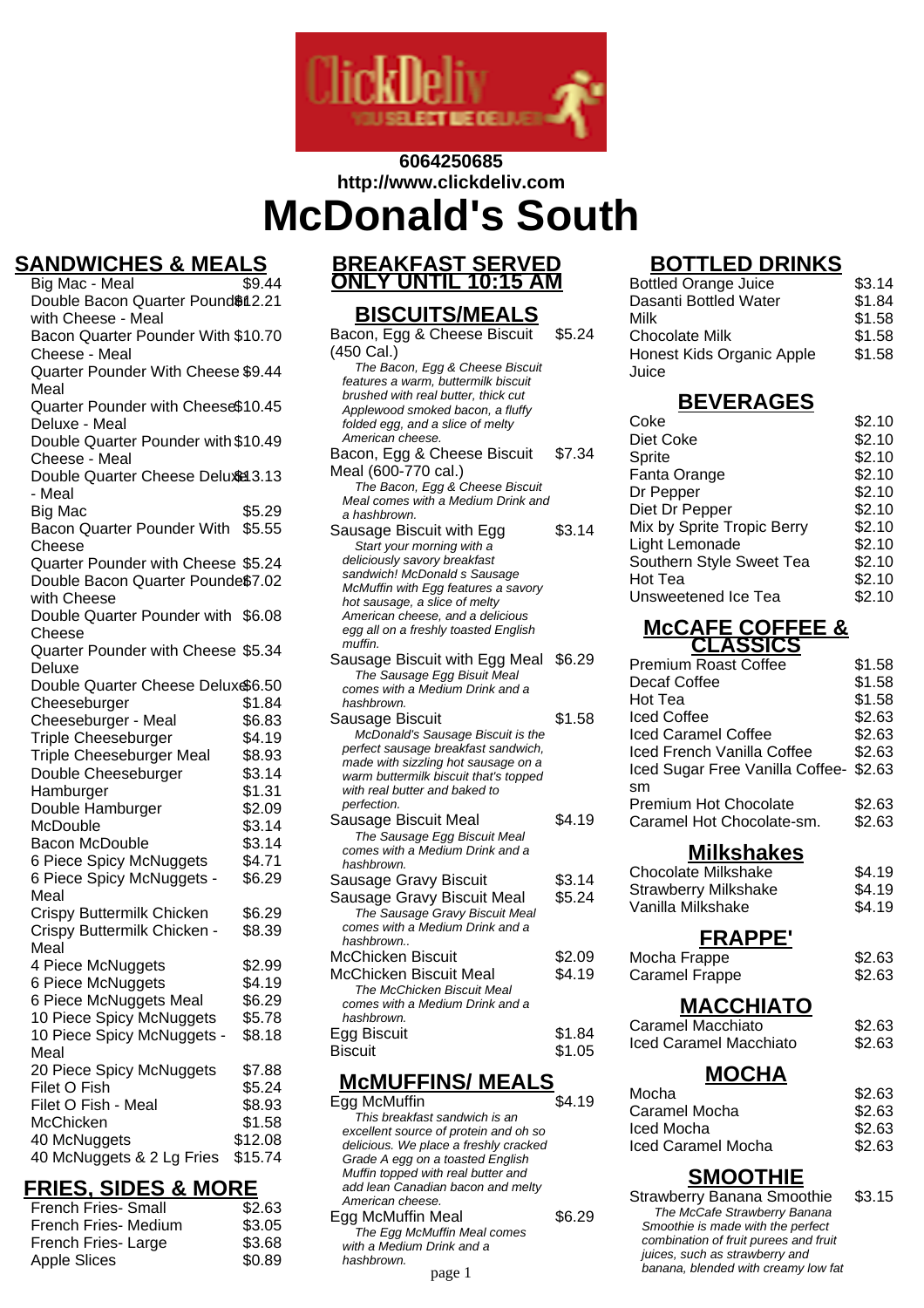#### **HAPPY MEALS**

Hamburger - Happy Meal \$4.73 4 Piece Chicken McNuggets - \$4.88 Happy Mea

#### **McCAFE BAKERY**

| One Cookie                  | \$0.68 |
|-----------------------------|--------|
| <b>Two Cookies</b>          | \$1.94 |
| <b>Thirteen Cookie Tote</b> | \$5.78 |
| Apple Pie                   | \$1.94 |
| 2 Apple Pies                | \$2.84 |
| <b>Strawberry Cream Pie</b> | \$1.94 |

#### **CONDIMENTS**

Creamer Packet Sugar Packet Equal Packet Splenda Packet Salt Packet Pepper Packet Butter Strawberry Preserve Grape Jam Ketchup Packet Mustard Packet Mayonnaise Packet Lite Mayo Packet Mild Picante Salsa Hot Picante Salsa Tangy BBQ Dipping Sauce \$0.26 Sweet N Sour Dipping Sauce \$0.26 Honey Packet \$0.26 Hot Mustard Dipping Sauce \$0.26 Creamy Ranch Sauce \$0.26 Tangy Honey Mustard \$0.26 Spicy Buffalo  $$0.26$ Syrup \$0.26 Ranch \$0.83 Low-Fat Balsamic Vinaigrette \$0.83 Southwest \$0.83

| Sausage Egg McMuffin                 | \$4.19 |
|--------------------------------------|--------|
| Start your morning with a            |        |
| deliciously savory breakfast         |        |
| sandwich! McDonald s Sausage         |        |
| McMuffin with Egg features a savory  |        |
| hot sausage, a slice of melty        |        |
| American cheese, and a delicious     |        |
| egg all on a freshly toasted English |        |
| muffin.                              |        |
| Sausage Egg McMuffin Meal            | \$6.29 |
| The Sausage Egg McMuffin Meal        |        |
| comes with a Medium Drink and a      |        |
| hashbrown.                           |        |
| Sausage McMuffin                     | \$2.09 |
| he Sausage McMuffin is a             |        |
| delectable sausage breakfast         |        |
| sandwich made with a warm, freshly   |        |
| toasted English muffin, topped with  |        |
| savory hot sausage and a slice of    |        |
| melty American cheese.               |        |
| Sausage McMuffin Meal                | \$4.19 |
| The Sausage McMuffin Meal            |        |
| comes with a Medium drink and        |        |
| hashbrown.                           |        |
|                                      |        |
| <b>McGRIDDLES/MEALS</b>              |        |
|                                      |        |

| <b>MUGULIDULEJIMEAL</b>                                              |        |
|----------------------------------------------------------------------|--------|
| Bacon, Egg & Cheese                                                  | \$4.19 |
| McGriddles                                                           |        |
| Bacon, Egg & Cheese McGriddles                                       |        |
| feature soft, warm griddle cakes with                                |        |
| the sweet taste of maple, holding our                                |        |
| thick-cut Applewood smoked bacon,                                    |        |
| a fluffy folded egg, and a slice of                                  |        |
| melty American cheese.                                               |        |
| Bacon Egg Cheese McGriddle                                           | \$6.29 |
| Meal                                                                 |        |
| The Bacon Egg Cheese McGriddle                                       |        |
| Meal comes with a Medium drink and                                   |        |
| a hashbrown.                                                         |        |
| Sausage Egg Cheese                                                   | \$4.19 |
| McGriddle                                                            |        |
| Sausage, Egg & Cheese                                                |        |
| McGriddles feature soft, warm griddle                                |        |
| cakes with the sweet taste of maple                                  |        |
| that hold a fluffy folded egg, savory                                |        |
| sausage, and melty American<br>cheese.                               |        |
| Sausage Egg Cheese                                                   | \$6.29 |
|                                                                      |        |
| McGriddle Meal                                                       |        |
| The Sausage Egg Cheese<br>McGriddle Meal comes with a                |        |
| Medium Drink and a hashbrown.                                        |        |
|                                                                      | \$4.19 |
| Sausage McGriddle                                                    |        |
| Our Sausage McGriddles sandwich<br>features soft, warm griddle cakes |        |
| with the taste of sweet maple that                                   |        |
| hold our savory, sizzling hot sausage.                               |        |
| Sausage McGriddle Meal                                               | \$4.19 |
| Sausage McGriddle, Coffee                                            |        |
| (Small), Hash Browns                                                 |        |
|                                                                      |        |

# **SNACK, SIDES & MORE**

| \$1.84 |
|--------|
| \$2.89 |
| \$0.68 |
| \$1.25 |
| \$1.58 |
|        |

#### **BURRITOS**

| Sausage Burrito                 | \$2.09 |
|---------------------------------|--------|
| Sausage Burrito Meal            | \$6.29 |
| The 2 Sausage Burrio Meal comes |        |
| with a Medium Drink and a       |        |
| Hashbrown.                      |        |
|                                 |        |

#### **BREAKFAST**

| <b>Big Breakfast</b>               | \$4.19 |
|------------------------------------|--------|
| <b>Big Breakfast with Hotcakes</b> | \$5.24 |
| Big Breakfast with Bacon &         | \$5.24 |
| <b>Hotcakes</b>                    |        |
| Big Breakfast with Bacon           | \$4.19 |
|                                    |        |

| yogurt and ice. Our Strawberry<br>Banana Smoothie is available in<br>small, medium and large on the |        |
|-----------------------------------------------------------------------------------------------------|--------|
| McCaf Menu.                                                                                         |        |
| Mango Pineapple                                                                                     | \$2.10 |
| Smoothie-Med                                                                                        |        |

# **LATTE**

| Latte                          | \$2.63 |
|--------------------------------|--------|
| Caramel Latte-sm               | \$2.63 |
| French Vanilla Latte- sm       | \$2.63 |
| Sugar Free Vanilla Latte- sm   | \$2.63 |
| Iced Latte- sm                 | \$2.63 |
| Iced Caramel Latte- sm         | \$2.63 |
| Iced French Vanilla Latte- sm  | \$2.63 |
| Iced Sugar Free Vanilla Latte- | \$2.63 |
| sm                             |        |
|                                |        |

# **CAPPUCCINO**

| Cappuccino                   | \$2.63 |
|------------------------------|--------|
| Vanilla Cappuccino           | \$2.63 |
| Sugarfree Vanilla Cappuccino | \$2.63 |
| Caramel Cappuccino           | \$2.63 |
|                              |        |

#### **AMERICANO** Americano \$2.63

**DISCLAIMER**

**This restaurant is a non-participating restaurant. ClickDeliv does not represent or market this restaurant. By ordering online from ClickDeliv, you are agreeing to our terms & conditions & authorize ClickDeliv to order from McDonald's, pay for the order, collect payment from you, and deliver the order to you. Website prices may vary from dine-in prices and/or a service fee may apply. \*We do not prepare your food or your food order and we are not responsible" for mistakes made by the restaurant on your order, or quality & preparation of your food. We simply transport your food order to you by Independent Contracted Drivers who receive your food sealed by the restaurant and then placed into the proper insulated food carrying bag in order to transport your food in a healthy manner to you.**

#### **Additional Disclaimer**

**ClickDeliv is not responsible for orders with incorrect or false delivery addresses. ClickDeliv is also not responsible for orders with invalid phone numbers, disconnected phone numbers, or unhooked.**